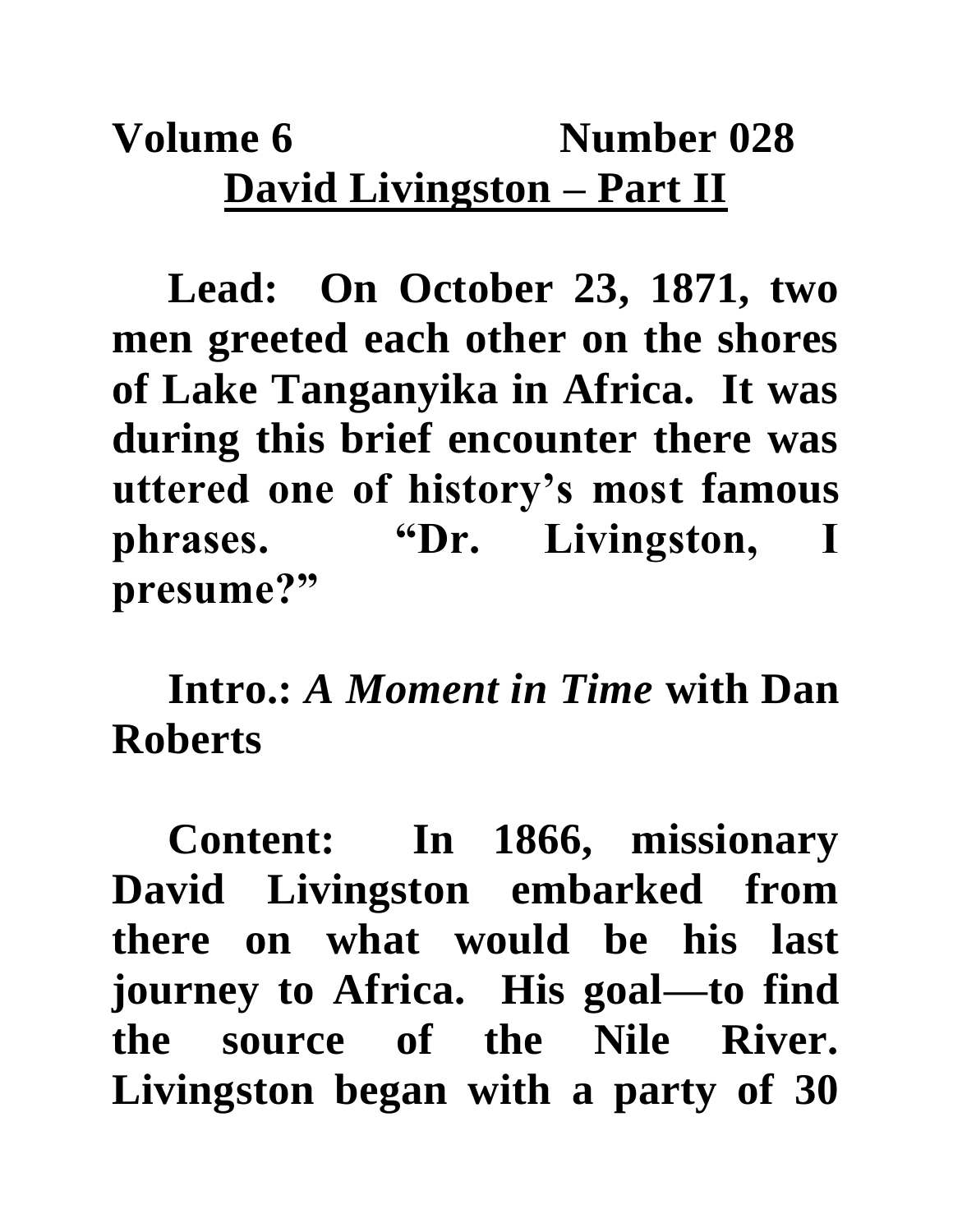**porters, several Indian soldiers, freed slaves and local recruits. But most of party dropped out—leaving only Livingston and a handful to continue.**

**To avoid embarrassment, some deserters spread the word that the explorer had been murdered by Ngomi warriors. Back in Europe, rumors began to spread. Many set out to find the explorer's body. Even Livingston himself unwittingly helped fuel the stories. His health was quickly deteriorating—to the point he could barely hold a pen. For two years, he did not correspond with anyone in Europe. Gradually, most people assumed he would never be found. Sir Henry M. Stanley was given the assignment to find the**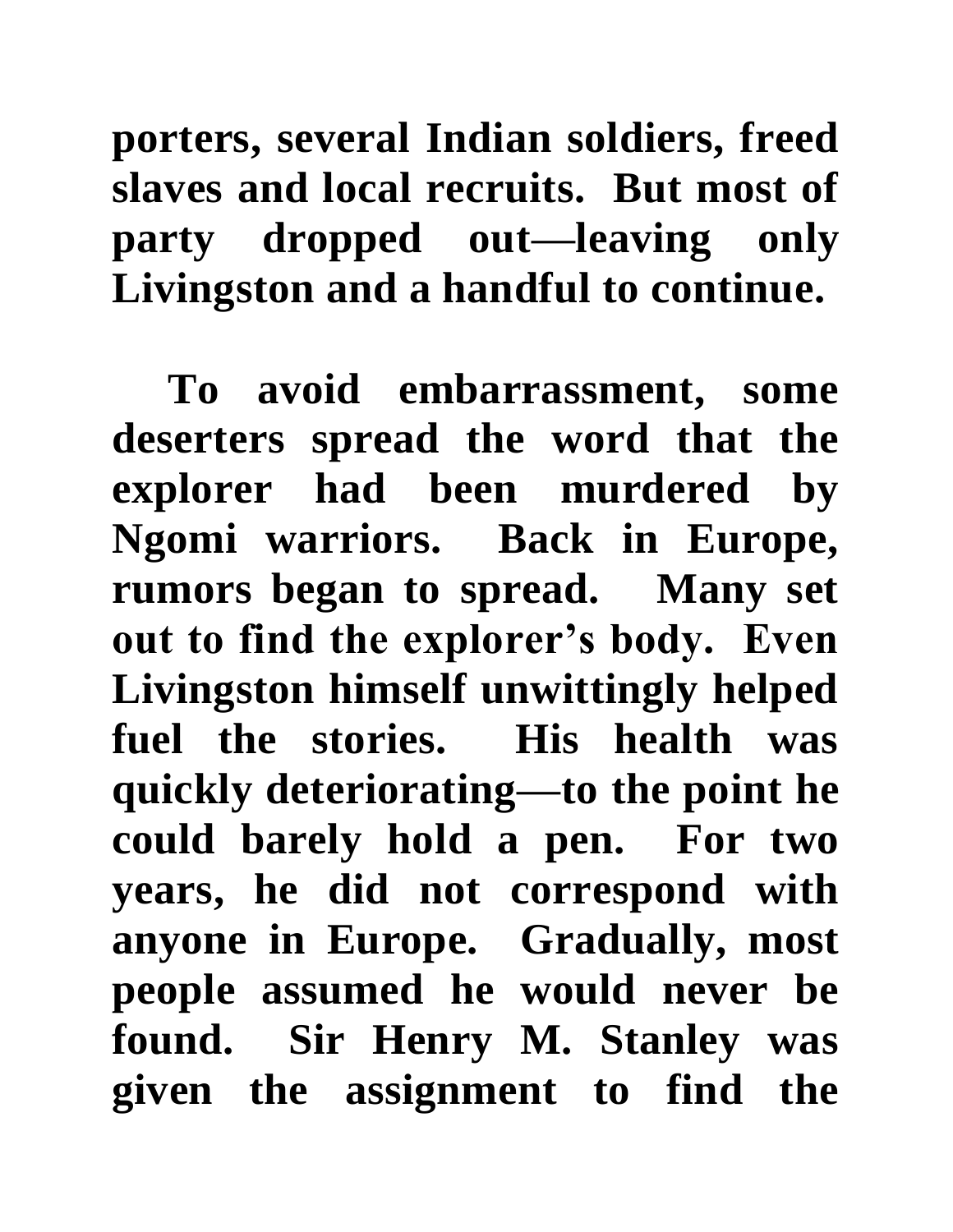**missing Livingston and report on his condition for the** *New York Herald***. After months of searching, the two finally met on the northeastern shores of Lake Tanganyika in present day Tanzania. Stanley supplied the explorer with food and medicine, while Livingston gave him a tour of the region.**

**After a six-month visit, the two parted. Stanley returned to the United States to make his report, but Dr. Livingston's health continued to deteriorate. After a long illness, he eventually died from an intestinal blood clot. His heart was buried on African soil and his body returned to England to a hero's interment in Westminster Abbey.**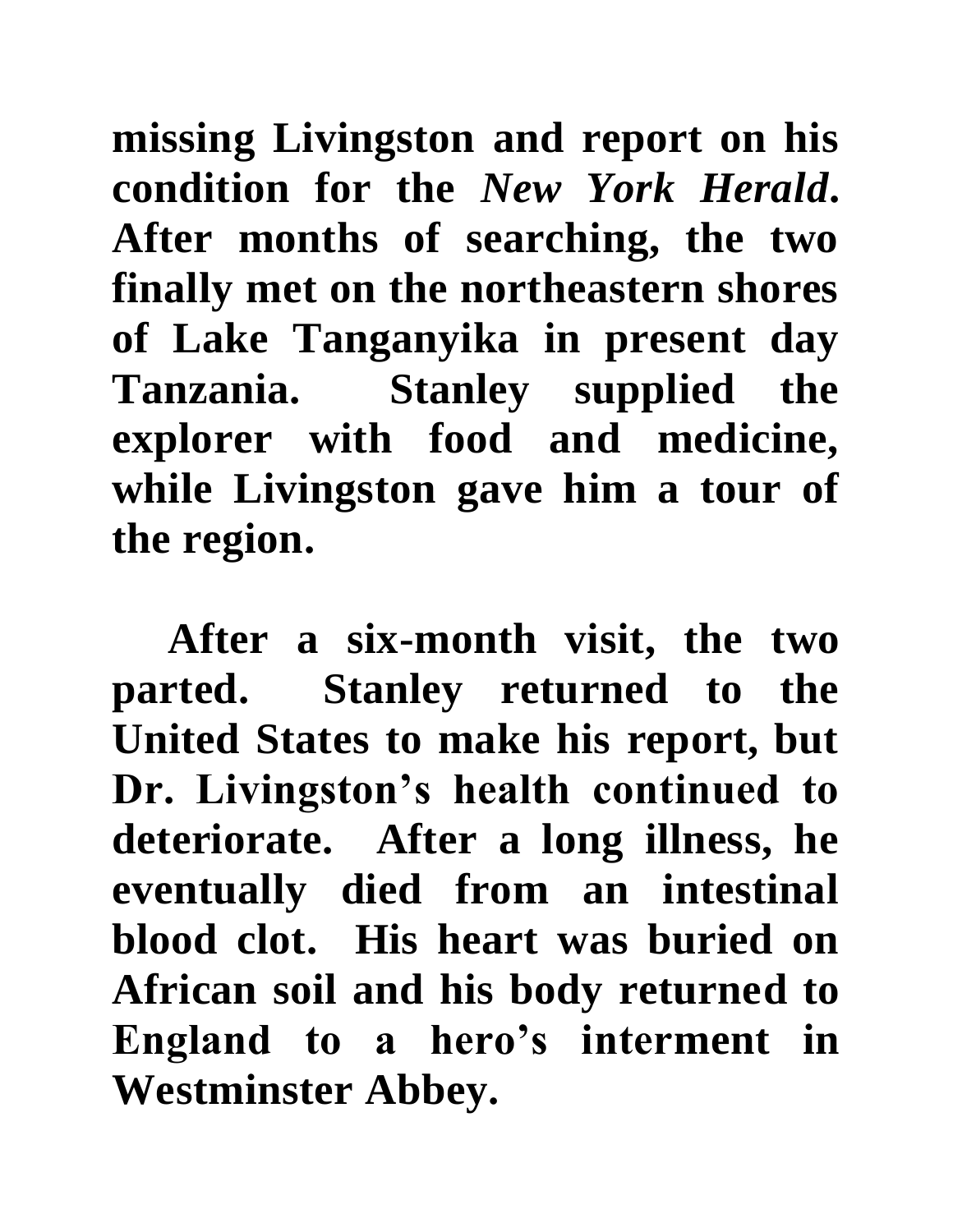**David Livingston was, in many ways, typical of 19th century European missionaries. He saw little distinction in value between Christianity and Democratic institutions, and commercial exploitation of colonial possessions.** 

**At the University of Richmond, this is Dan Roberts.**